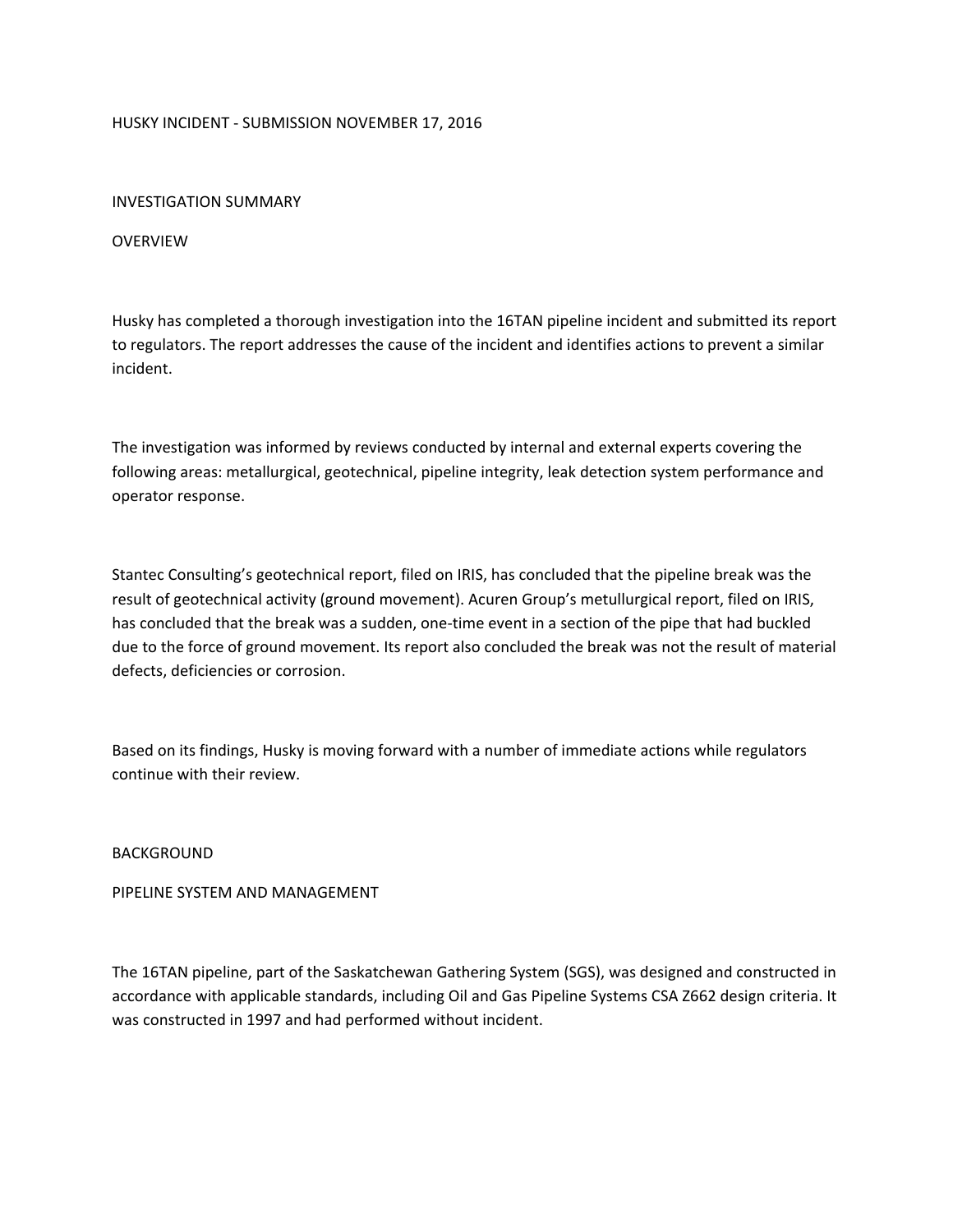Husky has a comprehensive pipeline integrity management program, which includes numerous steps taken to mitigate and monitor for risk management and reduction. These include periodic In‐Line Inspections, monthly pigging, corrosion inhibition, fluid analysis, bacteria testing, aerial inspections, coatings and cathodic protection.

The SGS has two separate leak detection systems that meet or exceed the technological requirements set out in regulation and the associated CSA mandatory industry standard. Both are integrated with the Supervisory Control and Data Acquisition System (SCADA). The field sensors are maintained to a high standard and the leak detection system is tuned regularly. Control room operators are provided with systematic, thorough training. The leak detection systems and operator response are routinely tested.

## INCIDENT SUMMARY

On the morning of July 21, Husky discovered a leak on the 16TAN pipeline where it crosses the North Saskatchewan River. The pipeline was immediately isolated at the river crossing valves and spill response crews were dispatched.

The break occurred on land, approximately 160 metres from the riverbank on the south slope of the river. An estimated 225m3 (+/‐ 10%) of crude blended with condensate was released from the pipeline, and about 40 percent of this volume entered the river. When the shoreline cleanup was concluded in October, 210 m3 had been accounted for.

The pipeline break was caused by geotechnical activity. The break was a sudden, one-time event in a section of the pipe that had buckled due to the force of ground movement. When the pipeline was installed in 1997, a geotechnical assessment prepared for Husky by a third party concluded that the area was inactive.

Prior to the event, several planned activities were taking place on the SGS. This included planned startups and shutdowns to tie‐in a new condensate line, an update to one of the leak detection models and work which required two pressure transmitters to be blocked in. Under such circumstances it is common for the leak detection system to register anomalies.

The investigation has concluded that during the event the operators responded appropriately to the data being observed and took proper steps to investigate.